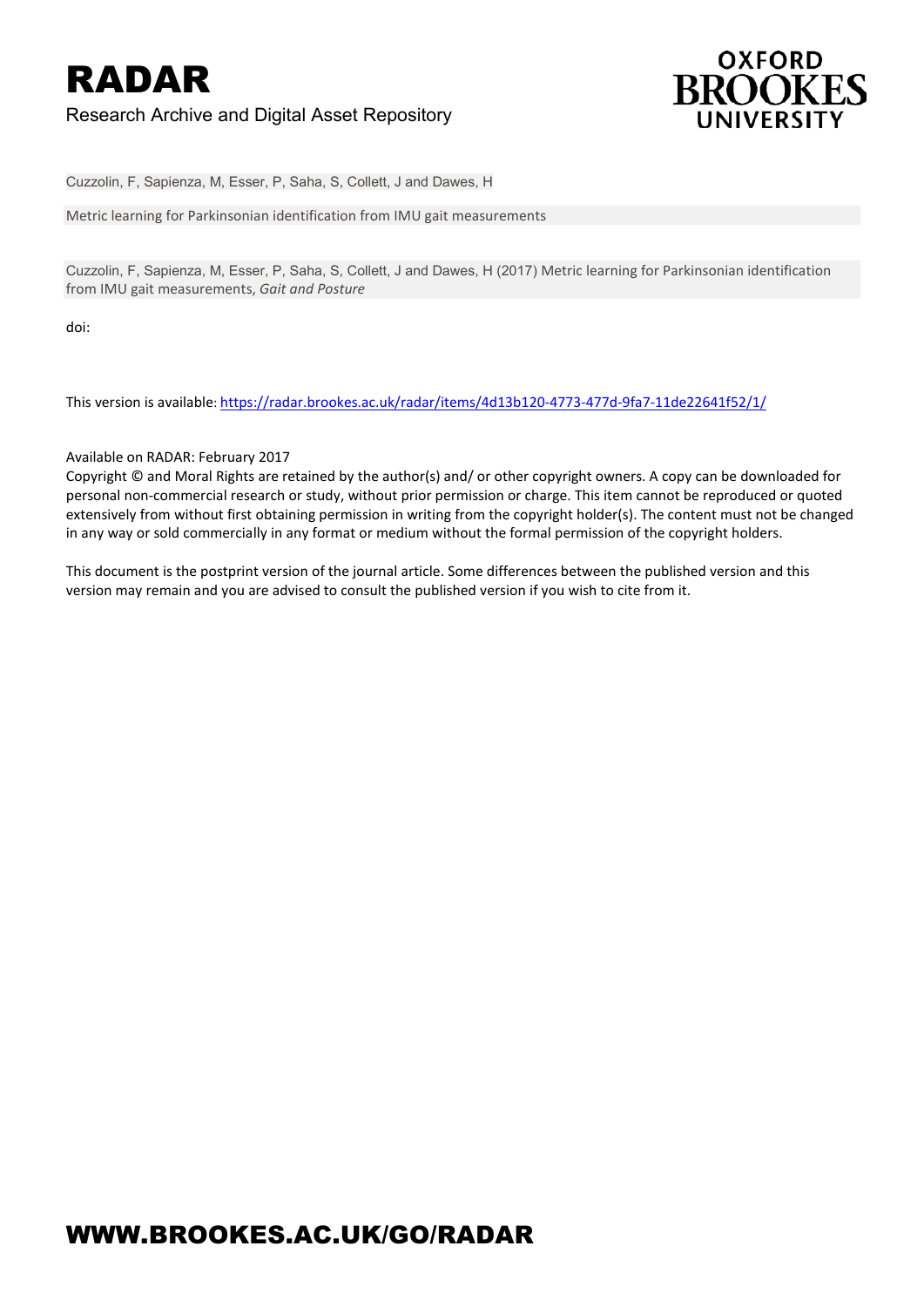#### **Title:**

Metric learning for Parkinsonian identification from IMU gait measurements.

#### **Authors:**

Dr Fabio Cuzzolin<sup>1</sup>, Dr Michael Sapienza<sup>3</sup>, Dr Patrick Esser<sup>2</sup>, Mr Suman Saha<sup>1\*</sup>, Miss Marloes Franssen<sup>2</sup>, Dr Johnny Collett<sup>2</sup>, Prof Helen Dawes<sup>2</sup>.

- 1) Artificial Intelligence and Vision Group, Department of Computing and Communication Technologies, Oxford Brookes University, Wheatley campus, Oxford, OX33 1HX, UK.
- 2) Movement Science Group, Faculty of Health and Life Sciences, Oxford Brookes University, Gipsy Lane, Headington, Oxford, OX3 0BP, UK.
- 3) Torr Vision Group, Department of Engineering Science, University of Oxford, Parks Road Oxford OX1 3PJ, UK.

#### **\* Corresponding Author:**

Mr Suman Saha Artificial Intelligence and Vision Group Department of Computing and Communication Technologies Oxford Brookes University, Wheatley campus Oxford, OX33 1HX United Kingdom

Tel: +44 (0) 1865 48 4574 @: suman.saha-2014(at)brookes.ac.uk

Abstract word count: 183 Full text word count: 3,182 Figures: 4 Tables: 1

#### **Acknowledgements**

We would like to acknowledge all participants involved in the "Longer term exercise intervention for people with Parkinson's disease" study funded by the NIHR. In addition we would like to acknowledge the Movement Science Group for supporting this research throughout its entire duration. We would also like to acknowledge the Elizabeth Casson Trust, the National Institute for Health Research and the Physical Sciences Research Council for their partial funding throughout this project.

#### **Author Involvement**

All authors have read the manuscript and have actively been involved with the execution of the study and the preparation of this manuscript. This manuscript has not previously been published and is not under simultaneous consideration by another journal.

#### **Dr. Fabio Cuzzolin**

Tel: +44 (0) 1865 484526 @: [fabio.cuzzolin@brookes.ac.uk](mailto:fabio.cuzzolin@brookes.ac.uk)

**Dr Michael Sapienza** 

Tel: +44 (0) 1865 28 3144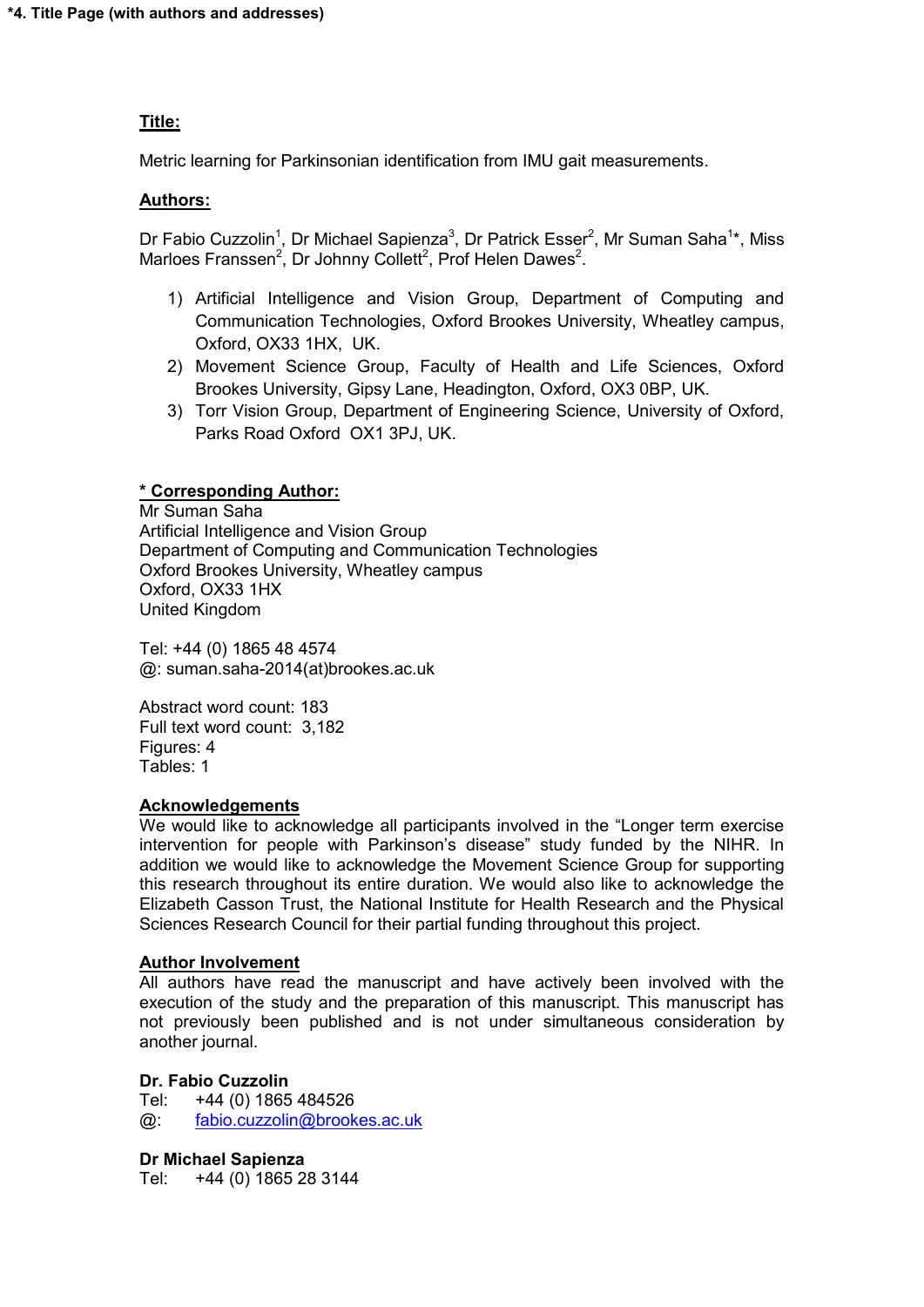#### @: [michael.sapienza@eng.ox.ac.uk](mailto:michael.sapienza@eng.ox.ac.uk)

# **Dr. Patrick Esser**<br>Tel: +44 (0) 186

+44 (0) 1865 483 833 @: [pesser@brookes.ac.uk](mailto:pesser@brookes.ac.uk)

#### **Mr Suman Saha**

Tel: +44 (0) 1865 48 4574

@: [suman.saha-2014@brookes.ac.uk](mailto:suman.saha-2014@brookes.ac.uk)

# **Miss Marloes Franssen**<br>Tel: +44 (0) 1865 483

+44 (0) 1865 483 272

@: [marloes.franssen-2011@brookes.ac.uk](mailto:marloes.franssen-2011@brookes.ac.uk)

# **Dr. Johnny Collett**<br>Tel: +44 (0) 1865

+44 (0) 1865 483 272

@: [jcollett@brookes.ac.uk](mailto:jcollett@brookes.ac.uk)

# **Prof. Helen Dawes**<br>Tel: +44 (0) 1865

+44 (0) 1865 483 293

@: [hdawes@brookes.ac.uk](mailto:hdawes@brookes.ac.uk)

#### **Postal Address for all authors:**

Movement Science Group Faculty of Health and Life Sciences Oxford Brookes University Gipsy Lane, Headington Oxford, OX3 0BP United Kingdom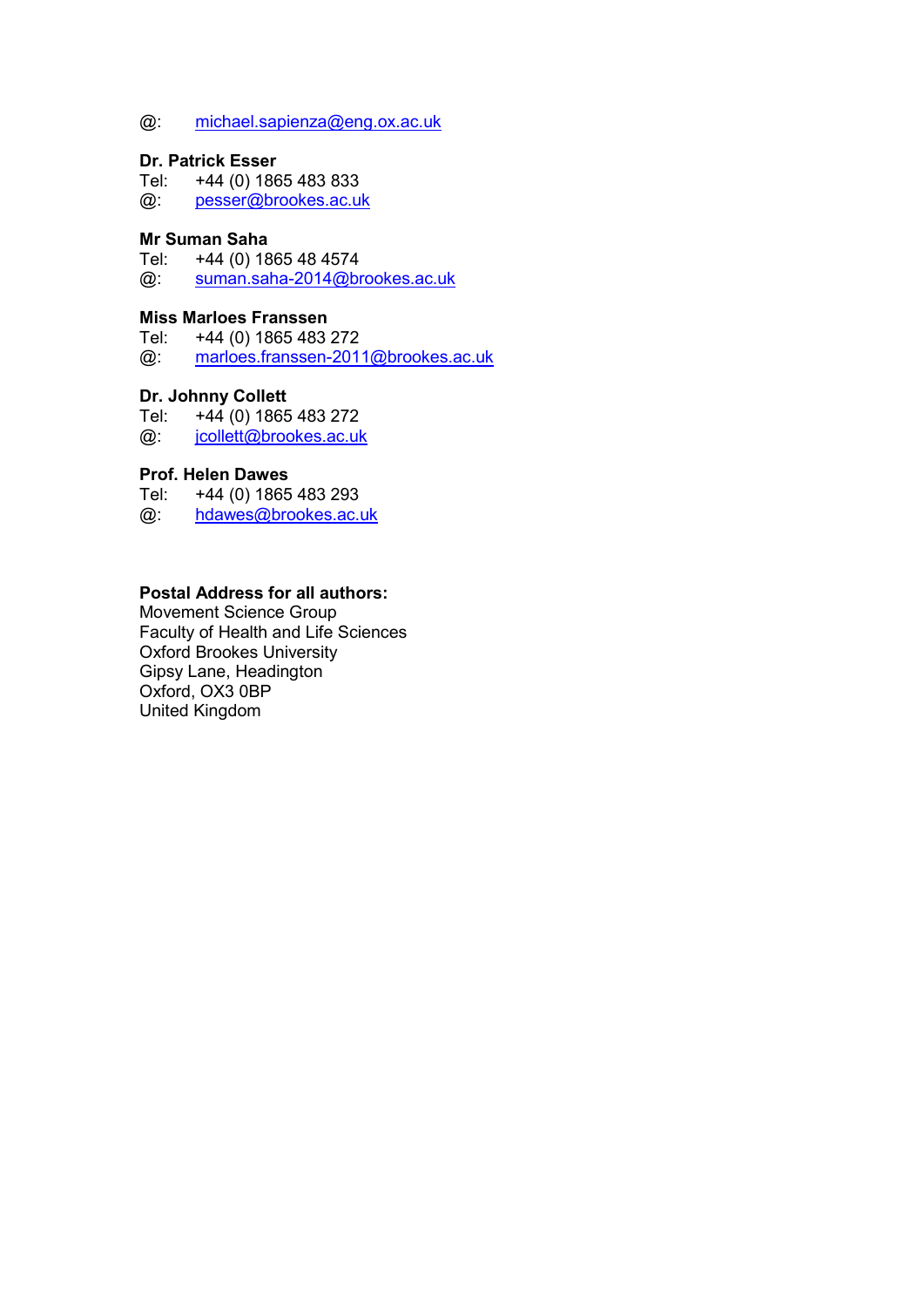#### **Potential conflict of interest:**

None of the authors have any potential conflicts of interest to declare

#### **Funding sources for study:**

This study was supported by a Wellcome Trust translation award (UK)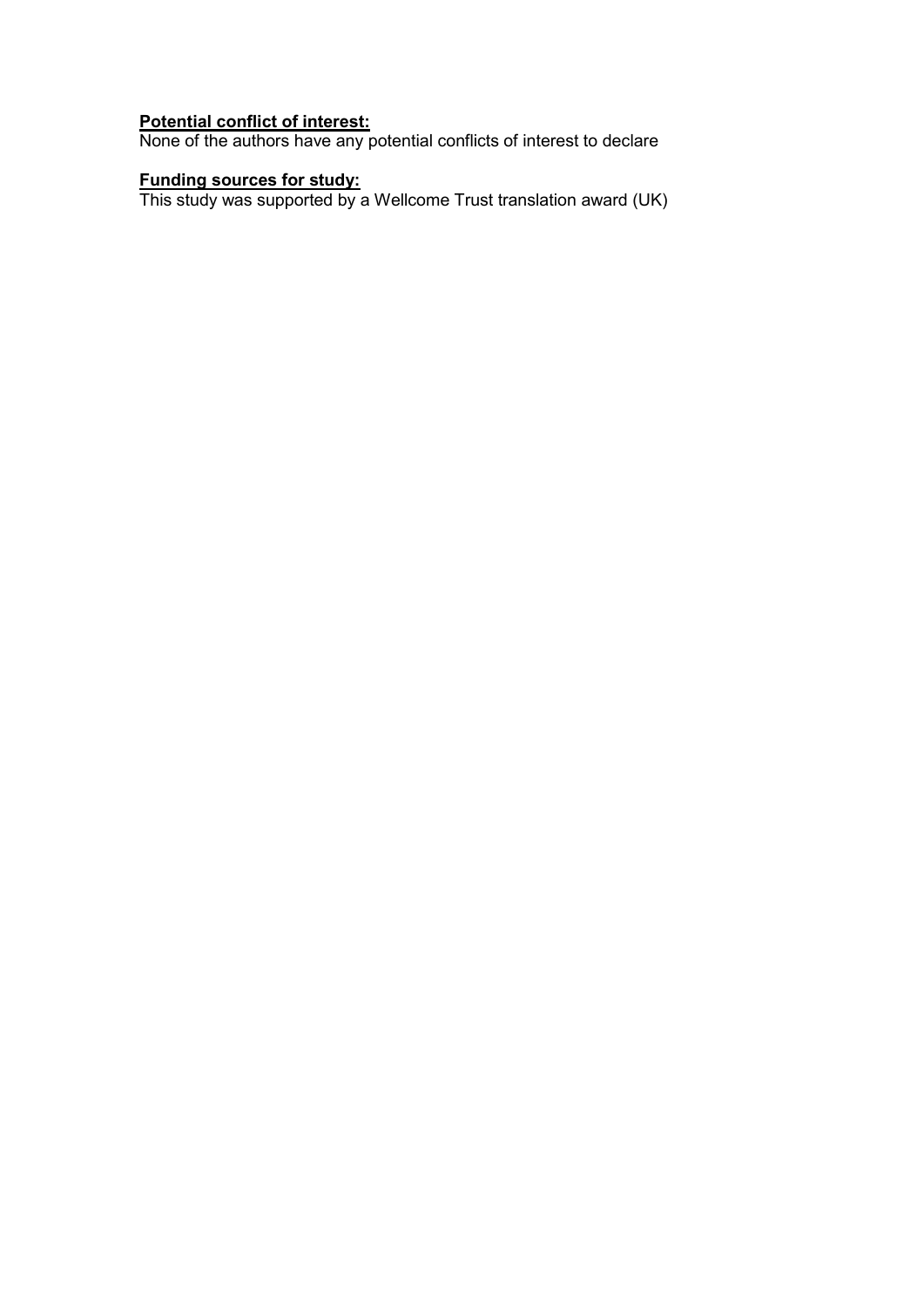# Metric learning for Parkinsonian identification from IMU gait measurements

## **Summary**

Diagnosis of people with mild Parkinson's symptoms is difficult. Nevertheless, variations in gait pattern can be utilised to this purpose, when measured via Inertial Measurement Units (IMUs). Human gait, however, possesses a high degree of variability across individuals, and is subject to numerous nuisance factors. Therefore, off-the-shelf Machine Learning techniques may fail to classify it with the accuracy required in clinical trials.

In this paper we propose a novel framework in which IMU gait measurement sequences sampled during a 10 metre walk are first encoded as hidden Markov models (HMMs) to extract their dynamics and provide a fixed-length representation. Given sufficient training samples, the distance between HMMs which optimises classification performance is learned and employed in a classical Nearest Neighbour classifier. Our tests demonstrate how this technique achieves accuracy of 85.51% over a 156 people with Parkinson's with a representative range of severity and 424 typically developed adults, which is the top performance achieved so far over a cohort of such size, based on single measurement outcomes. The method displays the potential for further improvement and a wider application to distinguish other conditions.

#### **Key Words:**

Machine Learning Algorithms, Hidden Markov Models, Metric Learning, Inertial Measurement Unit, Gait, Parkinson's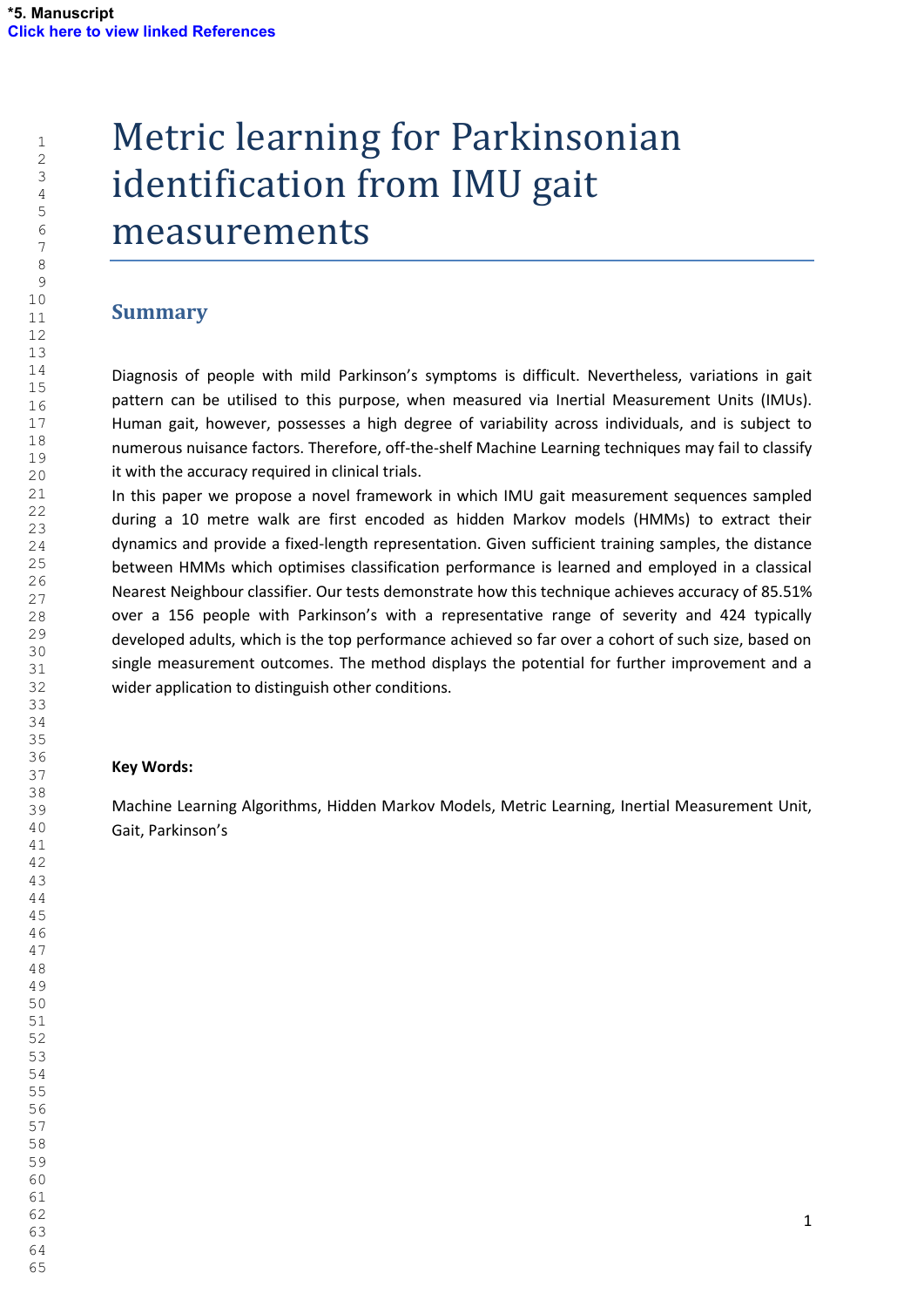## **Introduction**

Parkinson's disease (PD) is the second most common neurodegenerative disorder[1]. Its clinical diagnosis, according to the UK Brain Bank criteria, is mainly based on the presence of motor symptoms (e.g. bradykinesia, rigidity, tremor)[2]. Disease progression can be monitored by analysing these motor symptoms. In established PD, the Brain Bank criteria show 90% sensitivity and specificity for the presence of midbrain Lewy bodies[2]. However, diagnosis in the community by non-experts yields a 25% error[2], supporting the need for better automated diagnostic and monitoring tools for primary care.

Walking has been signalled as a sensitive indicator for the progression of PD[3], as individuals present an altered gait pattern with increased cadence and reduced stride lengths[4]. Inertial Measurement Units (IMUs) can be used to gather gait measurements inexpensively, quickly and easily in clinical environments[4]. However, basic temporal (steptime/cadence) and spatial (stridelength and walking speed) parameters cannot be used as discriminative function, as they lack disease specificity[5, 6]. Alternate Centre of Mass (CoM) excursion in conjunction with sophisticated classification methodologies has been relatively successful as disease discriminative functions over short distances[6].

Motor symptoms are useful for distinguishing different forms of Parkinson's and for determining severity progression[2] for example, postural instability and gait disability versus tremor dominant phenotypes and stages of motor decline in line with functional mobility.

Machine learning (ML) techniques can utilise gait data uniquely, providing a non-intrusive means of monitoring the development and onset of neurodegenerative conditions. Artificial Neural Networks have been employed to distinguish gait pattern between typically developed adults (TDA) and subjects with pathological conditions with an accuracy of 95%[7], or those with lower limbs arthritis with 80% accuracy[8]. They have also been applied for detecting and classifying walking pattern changes due to ageing, achieving a maximum generalisation performance of 83.3%[9].

Machine learning has been successfully used for the diagnosis of individual forms of dementia related Parkinson's[10], but also early Alzheimer's[11]. ML disease progression approaches have also been explored to rate the severity[12] in PD (based on the UPDRS scale), for example via postural sway analysis employing support vector machine (SVM) classification[13] or via longitudinal measurements combined with random forest[3] regression. These methods differ from the clinicians' own UPDRS estimates by a range between ±5 and ±10 UPDRS points. More effective methods applying feature selection methods achieve a 2 UPDRS points difference from clinicians' estimates[14].

[31] and [32] have proposed to diagnose PD using ground reaction forces (as gait signals), captured using force-sensitive sensors placed underneath the subject's feet. Features are extracted either by computing statistics (e.g. min, max, mean and standard deviation) of the force signals [31], or by applying Fourier transform to these signals[32]. Features are then selected using genetic algorithms [31], or their histogram is computed[32]. Subsequently, either radial basis[31] or chi-square distance kernels[32] are used to train SVMs for classification. Hidden Markov models (HMMs) with Gaussian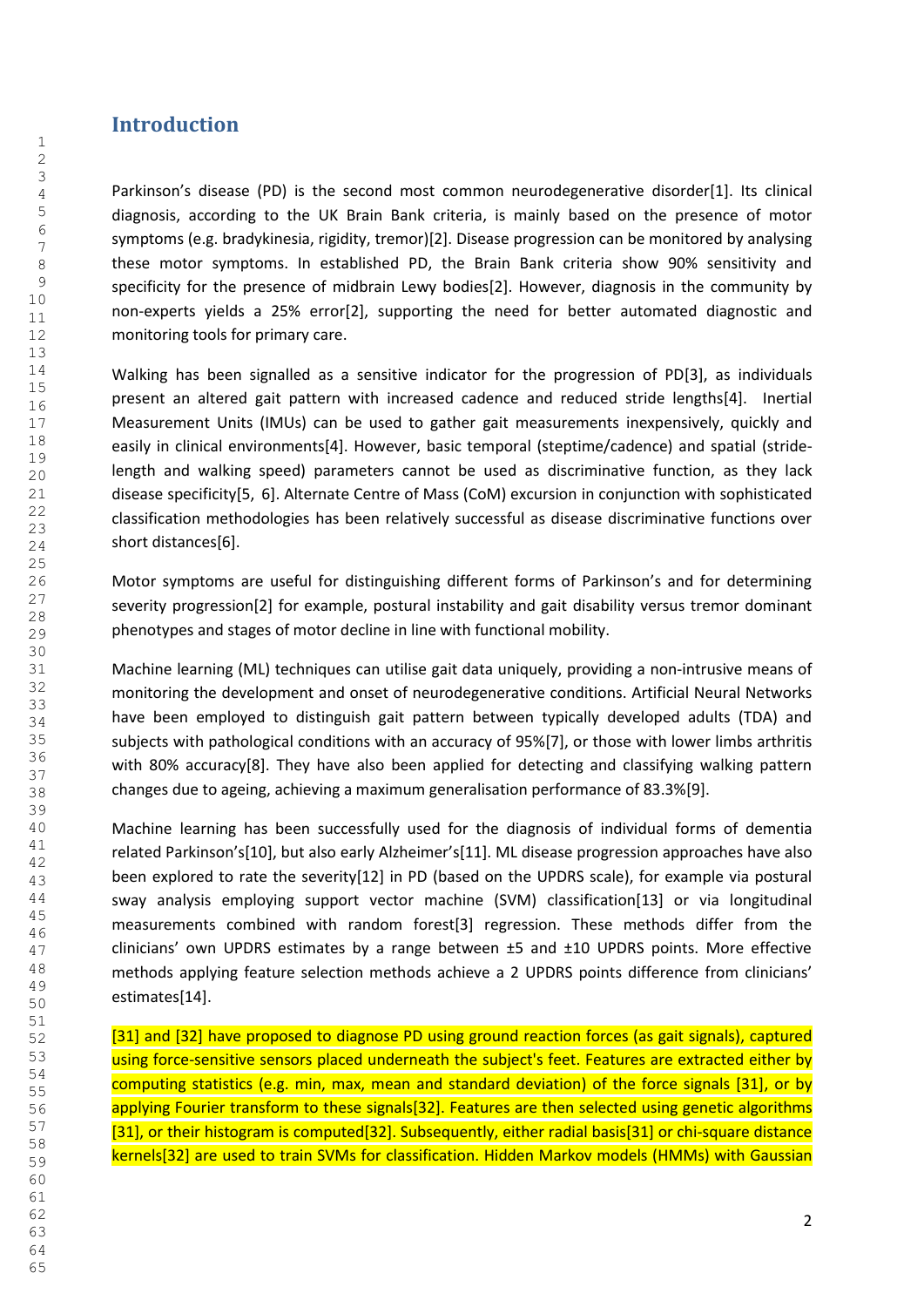Mixtures have also been used for classifying PD[33]. Factorial HMMs have been employed for distinguishing amyotrophic lateral sclerosis<sup>[34]</sup> patients from healthy subjects.

All these works used relatively smaller cohort of subjects[15], ranging between 29 to 166 subjects. In opposition, we consider here an increased clinical sample, covering a wide range of severities and phenotypes of PD (including lesser affected people) in addition to a large age-matched cohort of TDA. As soon as a much bigger share of the population is analysed, issues with the generalisation power of ML methods arise[16], signalling the need for novel paradigms. In response, whereas others have used standard off-the-shelf classifiers[17,18,31,32], we propose a tailored classification method which applies to time-series of gait measurements represented as dynamical models. Unlike [33,34], we use HMMs only to encode measurement series. Motivated by recent ML advances, we then construct an optimal classifier for the problem at hand from the available training data via metric learning techniques, achieving promising results in classifying human action image sequences[19] belonging to tens of different classes. This study explores whether this novel optimal metric learning-based classifier can: firstly, automatically distinguish those with and without PD (including people with mild symptoms), during a clinically standardised 10-metre walk test, within a large cohort; and secondly, determine disease severity.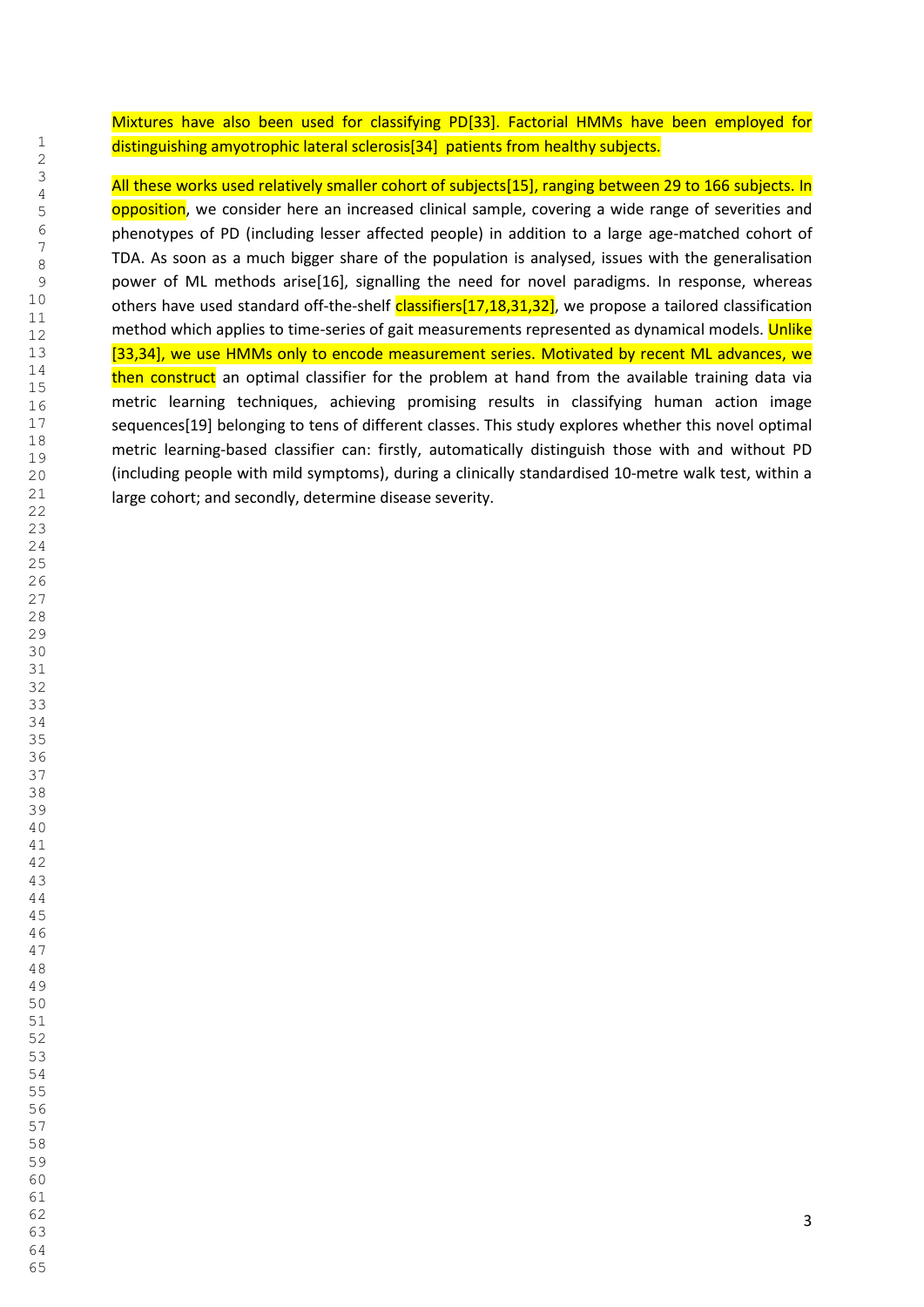# **Methodology**

#### Classification approach

The problem of automatically determining whether a person has PD and its severity from IMU data can be formalised within Machine Learning as follows. Given a 'training set' D = { $(G_1,Y_1)$ , ...,  $(G_n,Y_n)$ } of *n* gait motions G<sub>k</sub>, each associated with a 'class label'  $Y_k$  (e.g. normal versus PD), we want to learn an appropriate machinery (a 'classifier') which, given as input a new, unlabelled gait motion, produces the class label of the new sequence, therefore deciding whether the subject performing the motion is affected by Parkinson or not. Solving a classification problem involves:

i) Finding a suitable representation for the input data;

ii) Designing the most appropriate classifier for the problem.

Here, each instance of gait motion is represented by a time series of IMU. For each time instant, a vector of 9 components is formed by collecting the X,Y,Z values produced by the device's accelerometer, magnetometer and gyroscope. The IMU's X, Y and Z axes were aligned to the longitudinal, transverse and frontal axis, respectively, whereby positive values were measured as up, right, and forwards movements.

IMU sequences may be of different lengths: we then need to find a constant-size representation for them ('time warping'[20]). Furthermore, studies in gesture and gait classification indicate that modelling time series dynamics can greatly help with their classification[20]. Researchers have employed linear, nonlinear[21] and even chaotic[22] dynamical systems to encode time series. Hidden Markov models[23] (HMMs), in particular, address the time warping issue while efficiently encoding motion dynamics[20, 24].

#### **HMM representation of IMU sequences**

An HMM is a finite-state stochastic model whose *N* states form a Markov chain. Transitions between states are governed by a  $N \times N$  transition matrix  $A = [a_{ii}]$ , where  $a_{ii}$  specifies the probability of passing from state *i* to state *j*, for each pair of states (Fig. 2(b) left).

Although HMM states are 'hidden' (they cannot be observed directly), the measurement vector *y* (here a 9-dimensional IMU vector) they generate can instead be observed. For each state *i*, a Gaussian distribution with mean C<sub>i</sub> describes the likelihood of a state *i* generating an observation y. In Fig. 1 each state *i* is associated with a specific region of the IMU signal.

Given a sequence of IMU vectors associated with a walking gait, its best HMM description can be identified via the Expectation-Maximisation (EM) algorithm[23, 25]. Each IMU sequence, regardless its length, can then be represented by a HMM *H*={*A*,*C*} with the same number of states (a parameter of EM), where *A* is the transition matrix and *C=*[*C1,…,CN*] is the matrix whose columns are the means of the *N* Gaussian output densities. N=3-state automata have been demonstrated to represent simple actions effectively[19].

### **Classifying HMMs**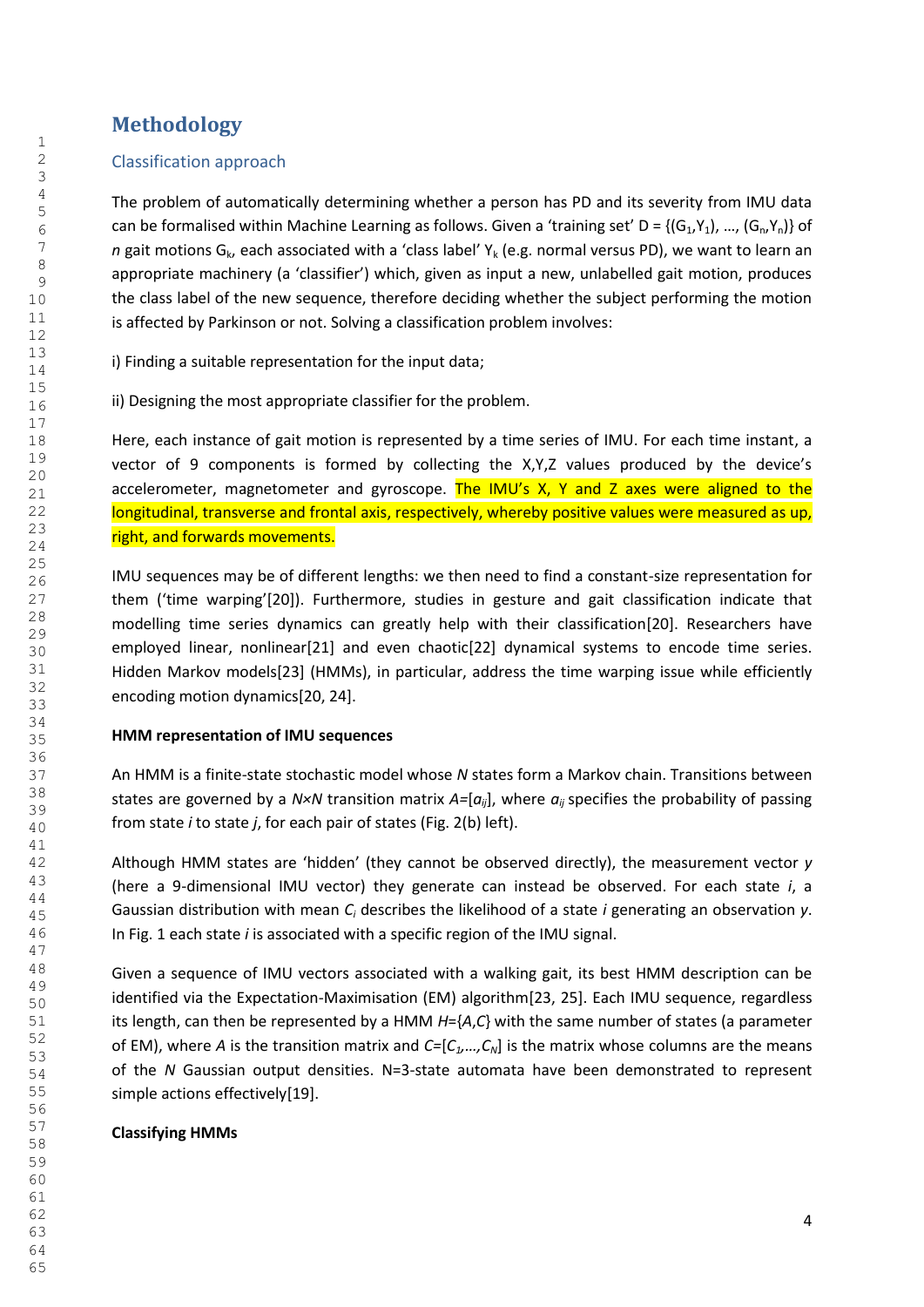Disease diagnosis reduces then to the binary classification of walking gaits of unknown test subjects represented as hidden Markov models, learnt from the associated series of IMU measurements. HMMs are typically classified by: 1. learning a new model  $H=(A,C)$  for each test sequence; 2. computing its distance (appropriately measured) from each training model in D' = { $(H_1,Y_1), ..., (H_n,Y_n)$ }, and: 3. assigning to H the label of the closest training model.

Various distance functions for dynamical systems[26] and HMMs[25] have been proposed. None can suit every classification problem, as the same models can be endowed with different labels. A widely supported approach[27], consists of learning the most appropriate distance function for each specific classification problem, e.g. by maximising the classification performance achieved on the available training data.

#### **Learning an optimal HMM metric**

Two of the authors have proposed in a very recent paper[19] a principled framework for learning such an optimal distance function for a training set of models. This framework can be applied here once IMU gait sequences are encoded as HMMs, yielding the disease recognition pipeline of Fig. 2(a).

Firstly, each IMU gait sequence is encoded by a HMM via Expectation-Maximisation (stage 1). The optimal distance function for a given training set of models can then be learned in a 'pullback metric' framework[28] (stage 2), in which the space of HMMs is stretched via a differentiable deformation and the classification performance on the training data of the resulting 'pullback' distance in the deformed space is assessed (Fig. 2(b)). The maximal-performance pullback distance (stage 3) is finally passed to an off-the-shelf classifier (for instance a Nearest Neighbour (1-NN) classifier, stage 4).

In this work test HMMs encoding IMU sequences to classify are therefore assigned the label of the closest training HMM, with respect to the selected optimal metric.

More technical details on the pullback metric framework can be found in a recent paper[19].

#### Severity estimation

The 36 item short-form (SF-36) was designed to obtain self-perceived information on 8 health domains, namely: limitations in physical or social activities, limitations due to physical health or to emotional problems, bodily pain, general mental health, vitality and general health perception[29]. Training gait sequences in our dataset are assigned a physical functioning severity score in the range 0 to 100 (higher scores representing more favourable health states) from SF-36.

We can then estimate the severity level of each new test IMU sequence (Fig. 3) by locating for each test HMM (denoted by "?") its *K*=5 nearest training HMMs (according to the optimal pullback distance learned), and averaging those severity levels associated with PwP (circled).

#### Protocol and inclusion criteria

Participants were included if between the ages of 39 and 80, whose condition had been stable (in terms no relapse or exacerbation, causing a significant change in their condition), who could walk at least 10 metres independently with or without their walking aid(s) and whom were in their ON-state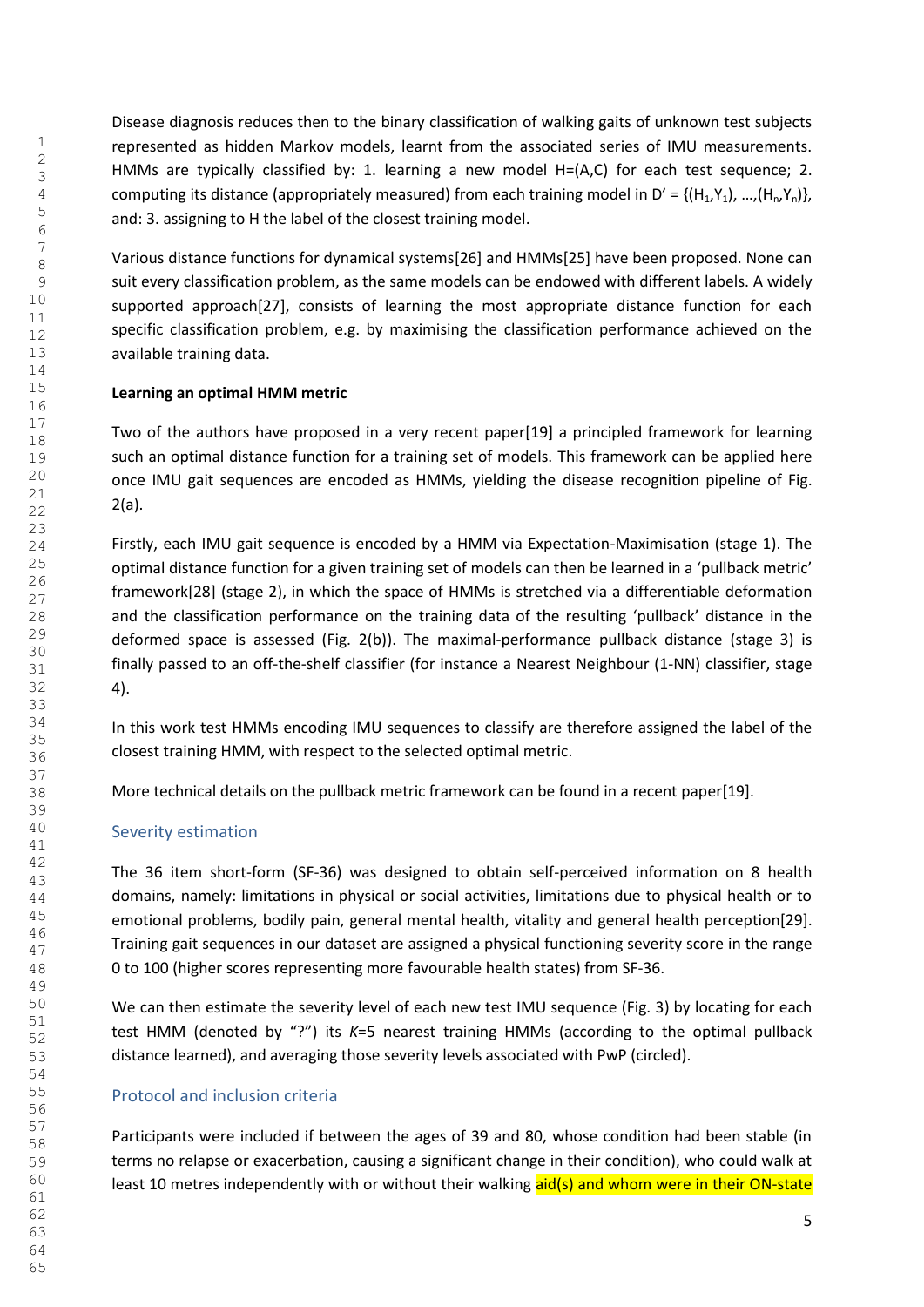when visiting the research centre. Participants were excluded if they were pregnant, allergic to adhesive materials or had a condition that precludes safe participation in assessment (as indicated by referring clinician) or were unable to give consent.

Each participant's date of birth, time since diagnosis, and leg length was recorded. Gait measurements were collected via an IMU attached to the lower spine (Lumbar4 region) by doublesided adhesive tape. Participants in both studies were instructed to walk over a 10-metre walkway free of obstacles at their self-selected walking speed. **IMU data was transferred via Bluetooth** protocol to a laptop where the data was stored and processed accordingly post assessment. Walking speed was derived from IMU data by using well established algorithms[13]. In detail descriptions of the instrumented walking protocol can be found in Esser et.al., 2011 [4]. The studies involved in data collection were approved by the University Ethics committee and participants consented according to the Declaration of Helsinki.

#### Data analysis

An experiment was set up to determine how much better our optimal metric learning classifier is at predicting disease labels for both TDA and PwP as compared to a machine randomly assigning a label to each test subject (random guessing). The disease's degree of severity was also estimated as in Fig. 3.

For each IMU sequence an HMM with n=3 states was learned via EM. Since the latter suffers from local minima, the algorithm was applied 10 times to each sequence, retaining the model parameters yielding the highest likelihood. That yielded a dataset of hidden Markov models, each associated with the whole IMU gait sequence captured for a given individual.

#### **Classification of PwP versus TDA**

We quantified the performance of our classification algorithm as follows. An optimal pullback distance function is learned by maximising its classification performance on a "training set" of HMMs by cross validation. Then, the Nearest-Neighbour classifier associated with the learned optimal distance is evaluated on a "testing set". In order to produce a robust evaluation result, we randomly generated 25 distinct splits between training and testing sets, and reported the mean performance over the 25 evaluation runs. Each train/test split of the HMM dataset was obtained by randomly sampling two-thirds of the dataset for training and holding the remaining third for testing.

As base distance between two HMMs,  $H_1 = \{A_1, C_1\}$  and  $H_2 = \{A_2, C_2\}$ , we used the Frobenius norm  $|A_1 - A_2|$  $A_2|_{F^+}|C_1-C_2|_F$ , where  $|M|_{F^+}\sqrt{Tr(M^TM)}$ . No gait cycle from the same individual appeared in both training and testing sets at any time.

In both training and testing each unlabelled HMM was assigned the class of the nearest model in the training set (according to the learned optimal distance).

#### **Severity estimation**

Disease severity for PwP was estimated for each test HMM by finding the 5 closest neighbouring HMMs in the training data and averaging the severity levels for those among them with PwP (Fig. 3). In the Results section, good performance is associated with a low Root-Mean-Square-Deviation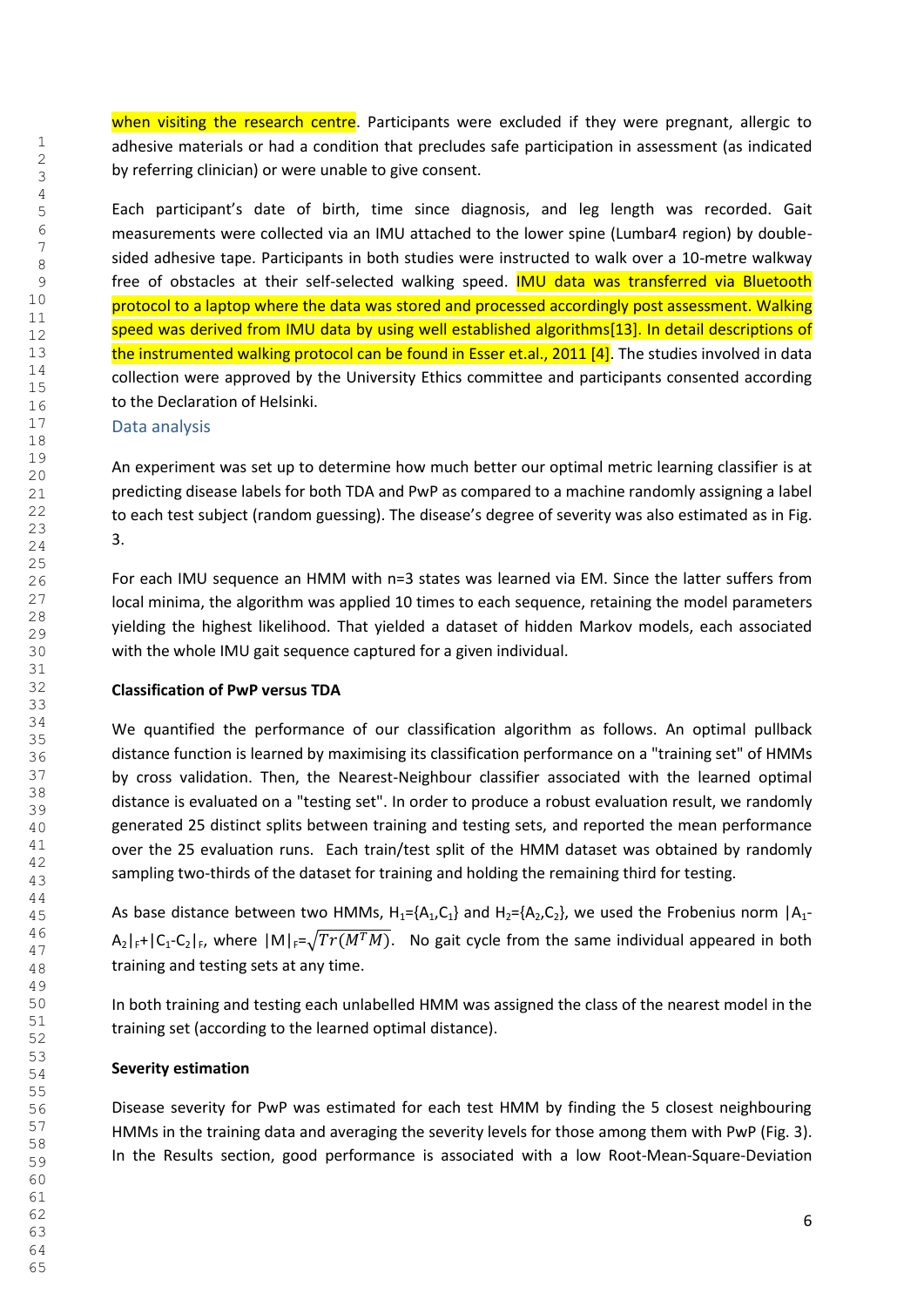(RMSD) of the estimate; an RMSD score of zero signifies that ground truth and predicted severity scores are equal.

## **Results**

#### Experimental setup

#### **Subject demographics**

Gait data from TDA (n=424, mean age 51.9±10.0yrs, range 39-80years) and age matched PwP(n=156, 67.2±8.0yrs, range 39-80) was analysed. Height distribution was found to be 1.70±0.09m for PwP and 1.71±0.10m for TDA. Weight distribution was 76.7±15.2kg for PwP and 76.3±15.5kg for TDA. Those with PD scored a median of 70(range 20-97) on the complete SF-36 with a median Hoehn&Yahr rating of 1(range 0-4). PwP were assessed by the MDS-UPDRS scale on which on average they scored 17 (range 0-57) on the motor section part 3. Furthermore, PwP were found to score an average of 75 (range 0-100) on the physical functioning section of the SF-36.

IMU-derived walking speed was found to be  $1.12\pm0.18$ ms<sup>-1</sup> (range 0.59-1.70ms<sup>-1</sup>) for PwP, and 1.39 $\pm$ 0.18ms<sup>-1</sup> (range 0.86-1.96ms<sup>-1</sup>) for TDA. Fig. 4 shows the associated normal distributions of speed for the two groups. Their significant overlap shows that simple discrimination based on speed is inadequate to classify mild PD, supporting the need for the more sophisticated metric learning approach proposed.

#### Results of disease classification and severity prediction

We applied the metric-learning methodology described to the above data.

#### **Classification results**

Classification results are here expressed as a 'confusion matrix', which compares predicted (by the classifier) and actual classes of the test samples (Table 1). Results presented are the average over the 25 repeated runs of the classification procedure.

 A false positive (fp) occurs when a person is predicted with PD but does not actually have PD. A false negative (fn) occurs when a person is classified as TDA when they actually have PD. The notations (tp) and (tn) denote the numbers of true positive and true negative cases, respectively.

The following measures are typically used to assess classification performance: 'Recall' =  $tp/(tp+fn)$ ; 'Precision' = tp/(tp+fp); 'Accuracy' = (tp+tn)/(tp+tn+fp+fn); and F1 score (harmonic mean of precision and sensitivity):

 $F1 = 2 * tp/(2 * tp + fp + fn).$ 

The Accuracy of the proposed classification approach in determining PwP from TDA, averaged over the 25 repeated runs, was (85.51±4.73%), compared to (49.62±3.43%) obtained when assigning TDA/PwP labels at random (when indeed a 50% accuracy is expected). We achieved a mean F1 score (a more reliable performance measure, given the imbalance in the number of TDA and PwP samples) of (81.54±5.92%), compared to the (46.43±3.49%) of random guessing.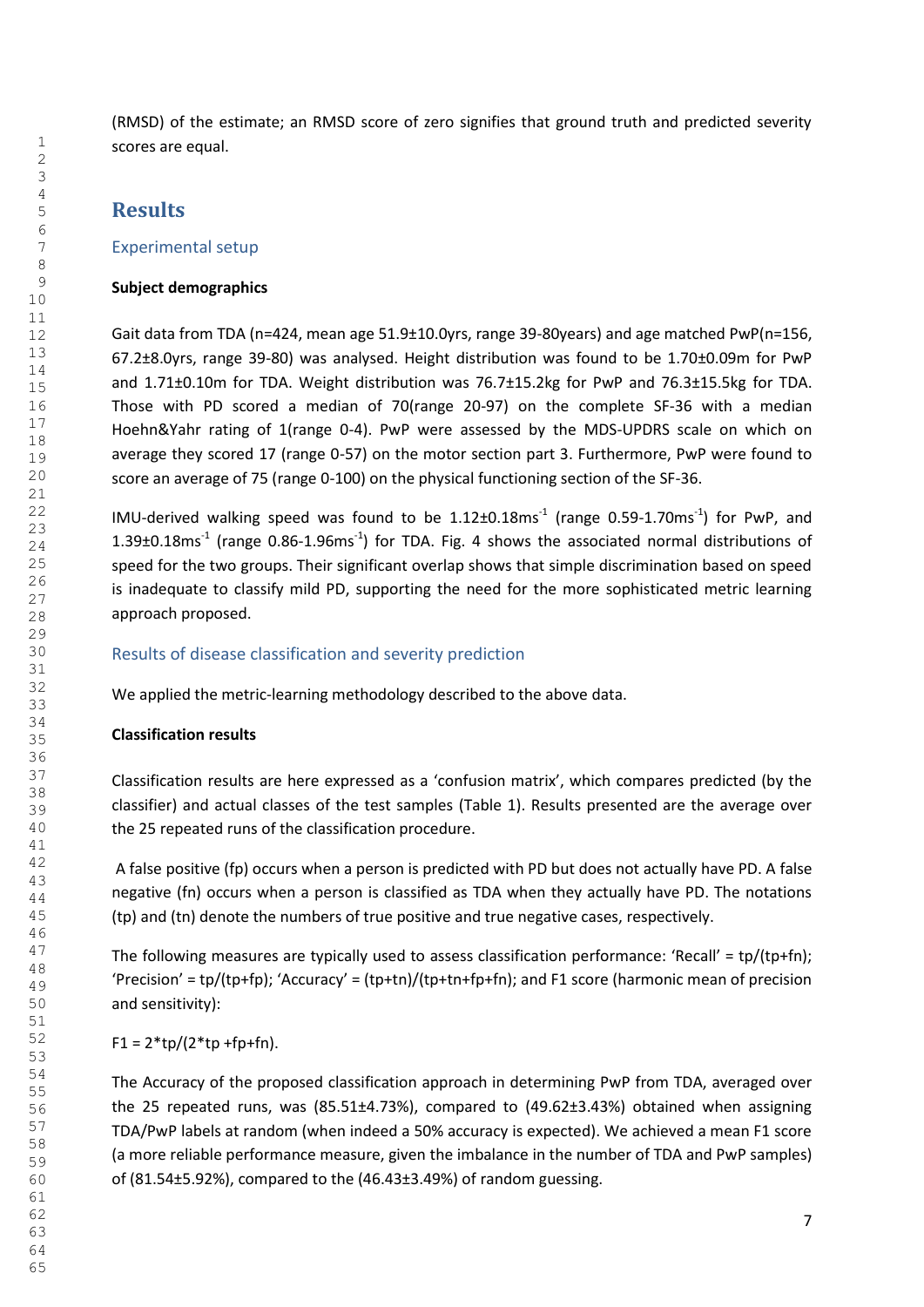#### **Results on severity estimation**

The average estimation error (or 'RMSD') of the SF-36 predicted motor severity score was found in our approach to be 27.81±3.07 points on the 0-100 range (i.e., an estimate of 50 could refer to a real score between 22 and 78). In comparison, random assignment produced an RMSD of 39.53±3.84 scale points.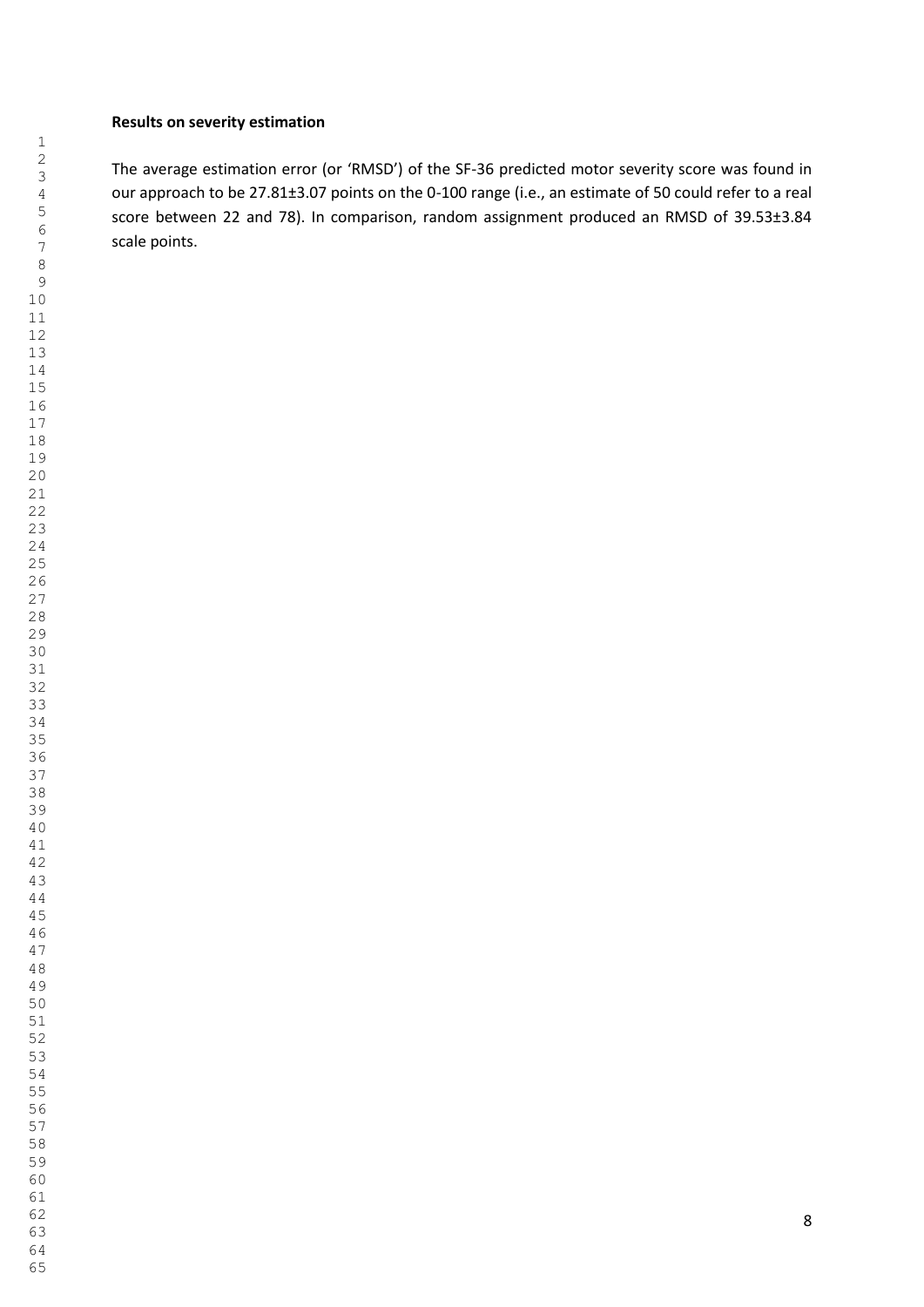## **Discussion**

This study indicates that our classifier was able to both correctly identify Parkinsonian gait within a large subset of typically developed adults (TDA), and discriminate low from high motor severity scores.

#### PD discrimination

Our method compares favourably with existing competitors on PD discrimination.

Shukla et al.[13] for instance, studied the SVM classification of postural balance test data by evaluating 24 PwP, without a control group. Their results with respect to medication condition (before and after medication test results) show an accuracy of 64.5%, i.e. 21% lower than ours.

Others have adopted, for example, LS-SVM for classifying PD movements acquired via optoelectronic cameras[15]. These are not mobile sensors and are relatively more expensive than IMU devices. The authors' experimental setup is relatively complicated, while we follow the standard UPDRS rating scale. Finally, they analysed a much smaller cohort compared to ours (14 PwP and 14 TDA).

Cancela et al.[18] collected data from 3-axis accelerometers located on limbs and trunk of 20 PwP. Statistical features were extracted from the collected signals, and off-the-shelf classifiers employed to discriminate PD. The authors achieved classification accuracy in the range 70.83%-75% when analysing walking gaits, and 86.48% accuracy for hand movements. Our approach, instead, is not limited to specific action classes and exhibits an accuracy of 85.51+-4.73% on 156 PwP. Patel et al.[3] analysed 5 PwP, focussing on "heel tapping" and "alternate hand movements" tasks and manually selecting feature measurements based on the action class, which severely limits applicability.

Very significantly, a very recent work by Zhan, et al[30]. conducting a similar large scale PD monitoring from smartphone data (121 PwP and 105 controls) has achieved a 71.0% accuracy.

### Severity estimation

Relatively few studies currently employ MLA for the classification of disease severity. Barth et al.[17], for instance, use six different ML classifiers to automatically detect the severity of walkingderived bradykinesia on the UPDRS scale. They use a SHIMMER sensor with integrated gyroscope and accelerometers, and combine multiple gait features. Compared to them, we achieve comparable recall and significantly better specificity (90.35% versus 86%[17]), while covering a significantly larger cohort (156 versus 27). A model has also been proposed to estimate average PD progression using speech signals[14]. However, this work focuses on PD telemonitoring, arguably less challenging than PD diagnosis, does not incorporate healthy controls and is tested on just 42 PwP.

### **Conclusions**

Importantly we have included people with a range of motor severity and found that our framework can cope with larger cohorts of subjects with differing presentations, offering greater ecological validity, while yielding state-of-the-art accuracy, demonstrating a significantly higher generalisation capability than existing methods. Simply our method offers the opportunity to more sensitively classify people with Parkinson's and to offer a methodology for more sensitive monitoring change in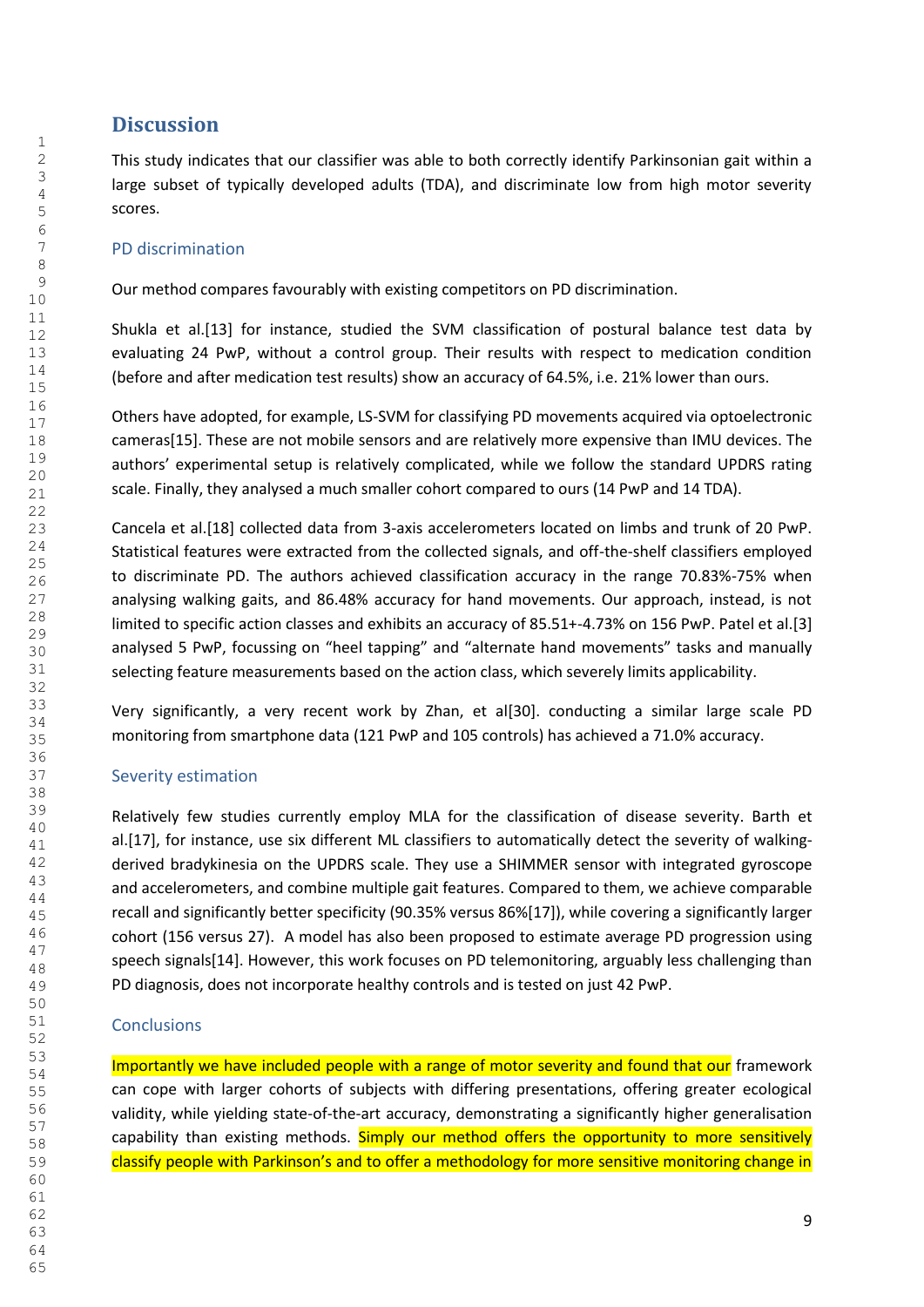motor symptoms across classifications that could be simply implemented in clinical practice and allow clinicians to monitor the effect of medications and other therapies. Furthermore, as opposed to other works[3, 14, 15], in our empirical validation we used performance measures widely considered more complete and reliable (precision, recall and F1 score). Further supporting this clinical application, we use simple gait measures that only take two minutes to implement, for instance in primary care pathways to support general practitioners, with an accuracy level that even at this early stage is very competitive." Our methods may have application across a number of movement disorders offering a means for clinicians to classify their clients and monitor change across classification levels. The methodology is open to further improvements in all areas, including the use of models with a greater number of states, the adoption of more sophisticated generative models (rather than HMMs), the design of a richer search space of distances to optimize upon[19], all elements that may significantly improve performance further. Collecting additional PwP samples will also lower the imprecision of motor severity level estimates.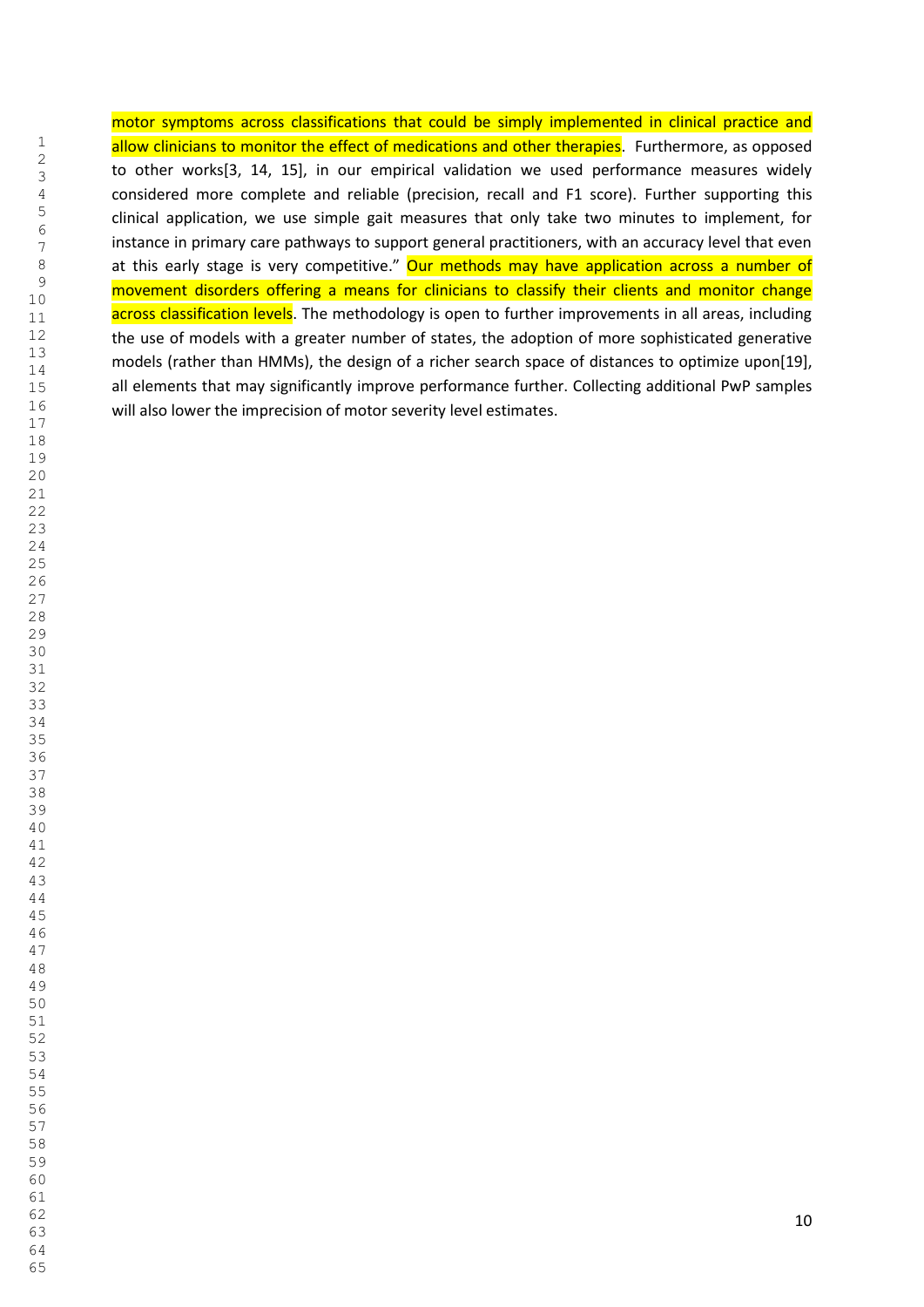### **References**

- [1] Horsfall, L., et al., *Time trends in incidence of Parkinson's disease diagnosis in UK primary care.* J Neurol, 2013. **260**(5): p. 1351-7.
- [2] Brooks, D.J., *Parkinson's disease: diagnosis.* Parkinsonism Relat Disord, 2012. **18 Suppl 1**: p. S31-3.
- [3] Patel, S., et al., *Longitudinal monitoring of patients with Parkinson's disease via wearable sensor technology in the home setting.* Conf Proc IEEE Eng Med Biol Soc, 2011. **2011**: p. 1552-5.
- [4] Esser, P., et al., *Assessment of spatio-temporal gait parameters using inertial measurement units in neurological populations.* Gait Posture, 2011. **34**(4): p. 558-60.
- [5] Beavers, K.M., et al., *Associations between body composition and gait-speed decline: results from the Health, Aging, and Body Composition study.* Am J Clin Nutr, 2013.
- [6] Hamer, M., et al., *Walking speed and subclinical atherosclerosis in healthy older adults: the Whitehall II study.* Heart, 2010. **96**(5): p. 380-4.
- [7] Holzreiter, S. and M. Kohle, *Assessment of gait patterns using neural networks.* J Biomech, 2004. **26**(6): p. 645-651.
- [8] Lafuente, R., et al., *Design and test of neural networks and statistical classifiers in computeraided movement analysis: a case study on gait analysis.* Clin Biomech (Bristol, Avon), 1998. (3): p. 216-229.
- [9] Begg, R. and J. Kamruzzaman, *Neural networks for detection and classification of walking pattern changes due to ageing.* Australas Phys Eng Sci Med, 2006. **29**(2): p. 188-95.
- [10] Ahlrichs, C. and M. Lawo, *Parkinson's disease motor symptoms in machine learning: a review.* Health Informatics, 2013. **2**(4).
- [11] Woon, W.L., et al., *Techniques for early detection of Alzheimer's disease using spontaneous EEG recordings.* Physiol Meas, 2007. **28**(4): p. 335-47.
- [12] Joshi, S., et al., *Classification and treatment of different stages of alzheimer's disease using various machine learning methods.* International Journal of Bioinformatics Research, 2010. (1): p. 44-52.
- [13] Shukla, A., et al., *Classification of Postural Response in Parkinson's Patients Using Support Vector Machines.* 2013: p. V002T22A004.
- [14] Tsanas, A., et al., *Nonlinear speech analysis algorithms mapped to a standard metric achieve clinically useful quantification of average Parkinson's disease symptom severity.* J R Soc Interface, 2011. **8**(59): p. 842-55.
- [15] Chan, E.Y. Leung, and H. Poizner, *Correlation among joint motions allows classification of Parkinsonian versus normal 3-D reaching.* Neural Systems and Rehabilitation Engineering, IEEE Transactions, 2010. **18**(2): p. 142-149.
- [16] Maja, S., *Towards less supervision for scalable recognition of daily activities*. 2010, Technische Universitat Darmstadt.
- [17] Barth, J., et al., *Biometric and mobile gait analysis for early diagnosis and therapy monitoring in Parkinson's disease.* Conf Proc IEEE Eng Med Biol Soc, 2011. **2011**: p. 868-71.
- [18] Cancela, J., et al., *A comprehensive motor symptom monitoring and management system: the bradykinesia case.* Conf Proc IEEE Eng Med Biol Soc, 2010. **2010**: p. 1008-11.
- [19] Cuzzolin, F. and M. Sapienza, *Learning pullback HMM distances.* IEEE TRANS. ON PATTERN ANALYSIS AND MACHINE INTELLIGENCE, 2014. **36**(7): p. 1483-1489.
	- [20] Shi, Q., L. Wang, and L. Cheng, *Discriminative human action segmentation and recognition using semi-Markov model.* Proc. CVPR'08, 2008: p. 1-8.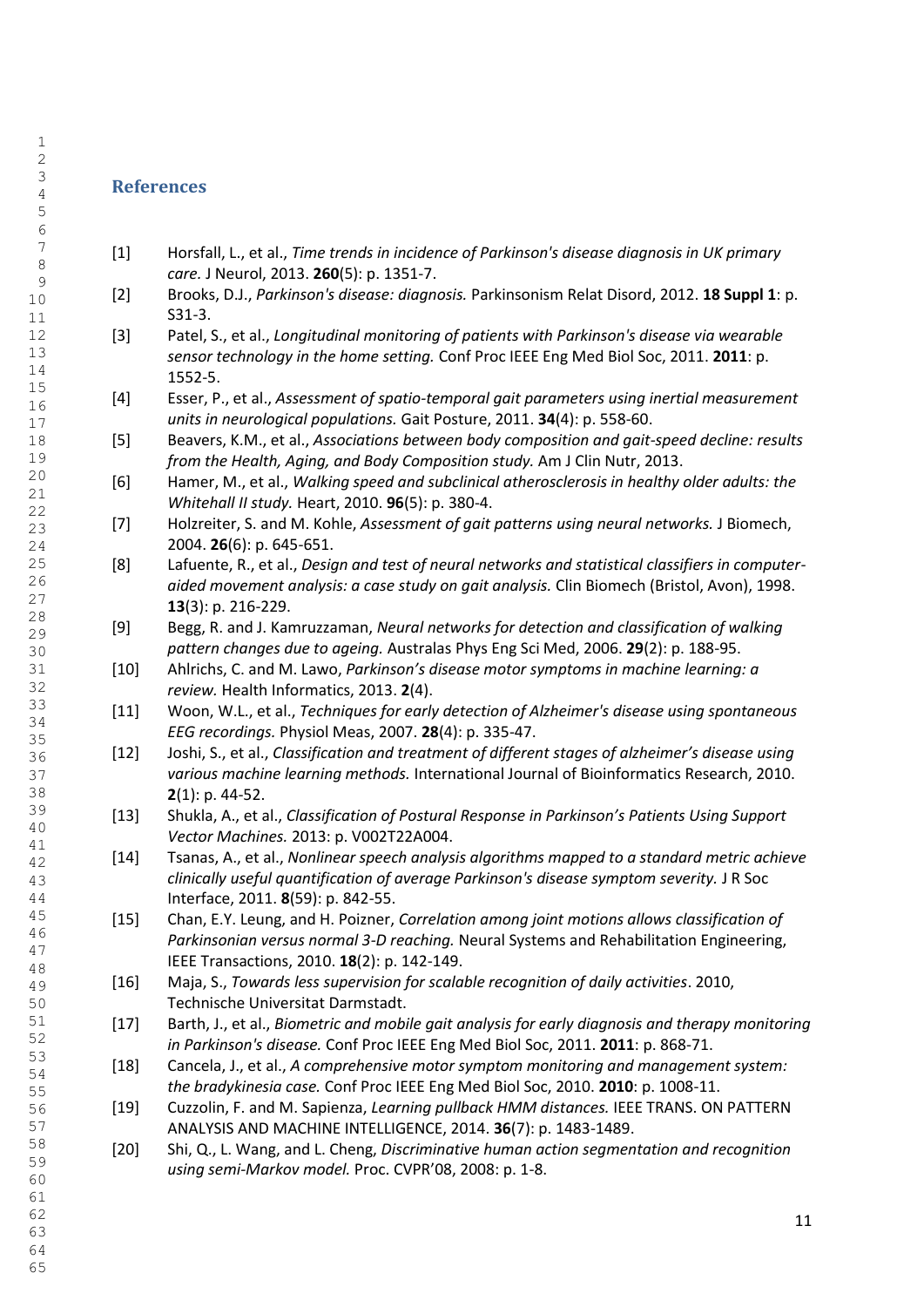- [21] Chaundhry, R., et al., *Histograms of oriented optical flow and Binet-Cauchy kernels on nonlinear dynamical systems for the recognition of human actions.* Proc. CVPR'09, 2009: p. 1932-1939.
- [22] Ali, S., A. Basharat, and M. Shah, *Chaotic Invariants for Human Action Recognition.* Proc. ICCV'07, 2007.
- [23] Elliott, R., L. Aggoun, and J. Moore, *Hidden Markov models: estimation and control*. Vol. 29. 1995: Springer.
- [24] Lee, Y.-S. and S.-B. Cho, *Activity Recognition Using Hierarchical Hidden Markov Models on a Smartphone with 3D Accelerometer.* Hybrid Artificial Intelligent Systems, 2011. **6678**: p. 460- 467.
- [25] Do, M., *Fast Approximation of Kullback–Leibler Distance for Dependence Trees and Hidden Markov Models.* IEEE SIGNAL PROCESSING LETTERS, 2003. **10**(4): p. 115-118.
- [26] Mensink, T., et al., *Metric Learning for Large Scale Image Classification: Generalizing to New Classes at Near-Zero Cost.* Computer Vicion - ECCV, 2012: p. 488-501.
- [27] Shental, N., et al., *Adjustment learning and relevant component analysis.* Proc. ECCV'02, 2002: p. 776–792.
- [28] Lebanon, G., *Metric Learning for Text Document.* IEEE Trans Pattern Analysis & Machine Intelligence, 2006. **28**(04): p. 497-508.
- [29] Ware, J.E., Jr. and C.D. Sherbourne, *The MOS 36-item short-form health survey (SF-36). I. Conceptual framework and item selection.* Med Care, 1992. **30**(6): p. 473-83.
- [30] Zhan, A., et al., *High Frequency Remote Monitoring of Parkinson's Disease via Smartphone: Platform Overview and Medication Response Detection.* 2016.
- [31] Daliri, Mohammad Reza. *Automatic diagnosis of neuro-degenerative diseases using gait dynamics*. Measurement 45.7 2012. p. 1729-1734.
- [32] Daliri, Mohammad Reza. *Chi-square distance kernel of the gaits for the diagnosis of Parkinson's disease*. Biomedical Signal Processing and Control 8.1 2013. p. 66-70.
- [33] Khorasani, Abed, and Mohammad Reza Daliri. *HMM for classification of Parkinson's disease based on the raw gait data*. Journal of medical systems 38.12 2014. p. 1-6.
- [34] Khorasani, Abed, Mohammad Reza Daliri, and Mohammad Pooyan. Recognition of amyotrophic lateral sclerosis disease using factorial hidden Markov model. Biomedical Engineering/Biomedizinische Technik 61.1 2016. P. 119-126.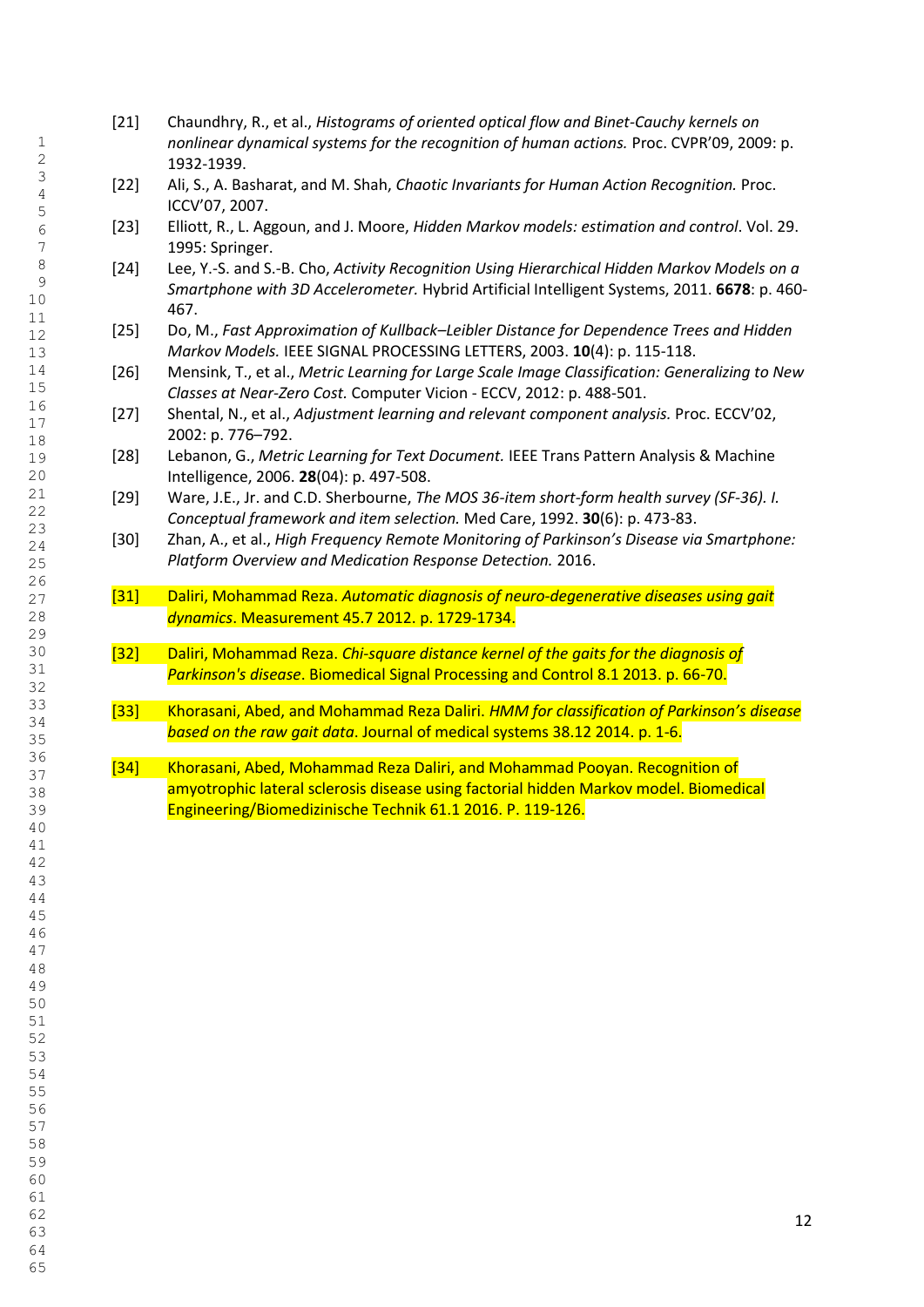# Metric learning for Parkinsonian identification from IMU gait measurements

# **Tables**

| <b>HMM Metric</b> |     | <b>Predictions</b>        |                    | Random |     | <b>Predictions</b>        |     |
|-------------------|-----|---------------------------|--------------------|--------|-----|---------------------------|-----|
| Learning          |     | PwP                       | TDA                |        |     | PwP                       | TDA |
| True              |     | $PWP$   tp=37.7   fn=14.3 |                    | True   |     | $ PWP $ tp=24.6   fn=27.4 |     |
| labels            | TDA |                           | fp=13.6   tn=127.4 | labels | TDA | fp=69.8   tn=71.2         |     |

Table 1: Average confusion matrices for classifying PwP vs. TDA.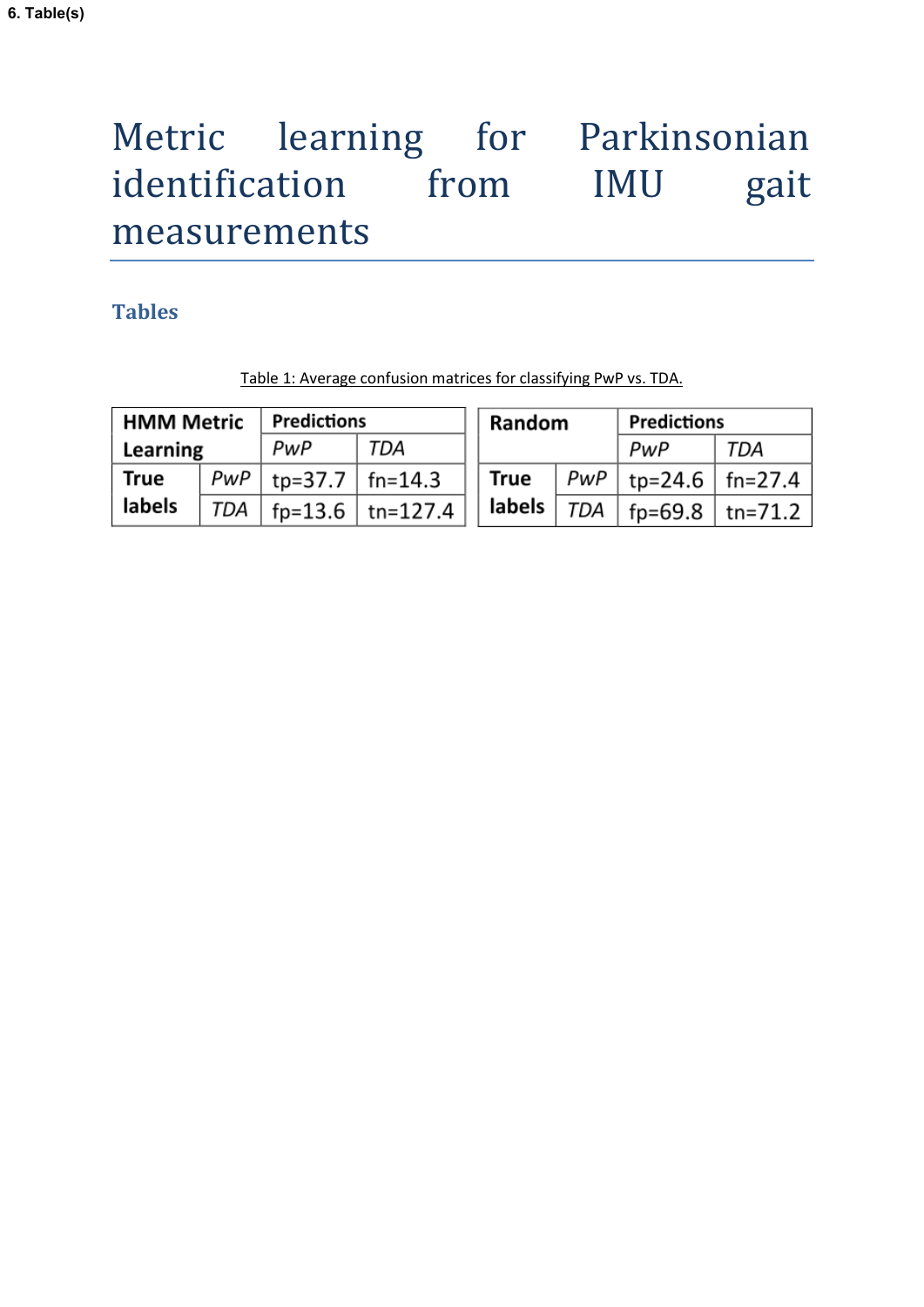# Metric learning for Parkinsonian identification from IMU gait measurements

# **Figures:**



#### Fig. 1. Pictorial representation of an HMM encoding an IMU sequence.



Fig. 2. **(a)** Overview of the metric learning algorithm proposed in [19] for time-series classification; **(b)** in pullback metric learning each training HMM (left) is a point in the space of models M (right). Given a 'base' distance on M, any differential stretching F of M generates a 'pullback' distance there. Any parameterised family of such stretchings induces a family of distances on M, among which we can select that achieving maximal classification performance on the training set.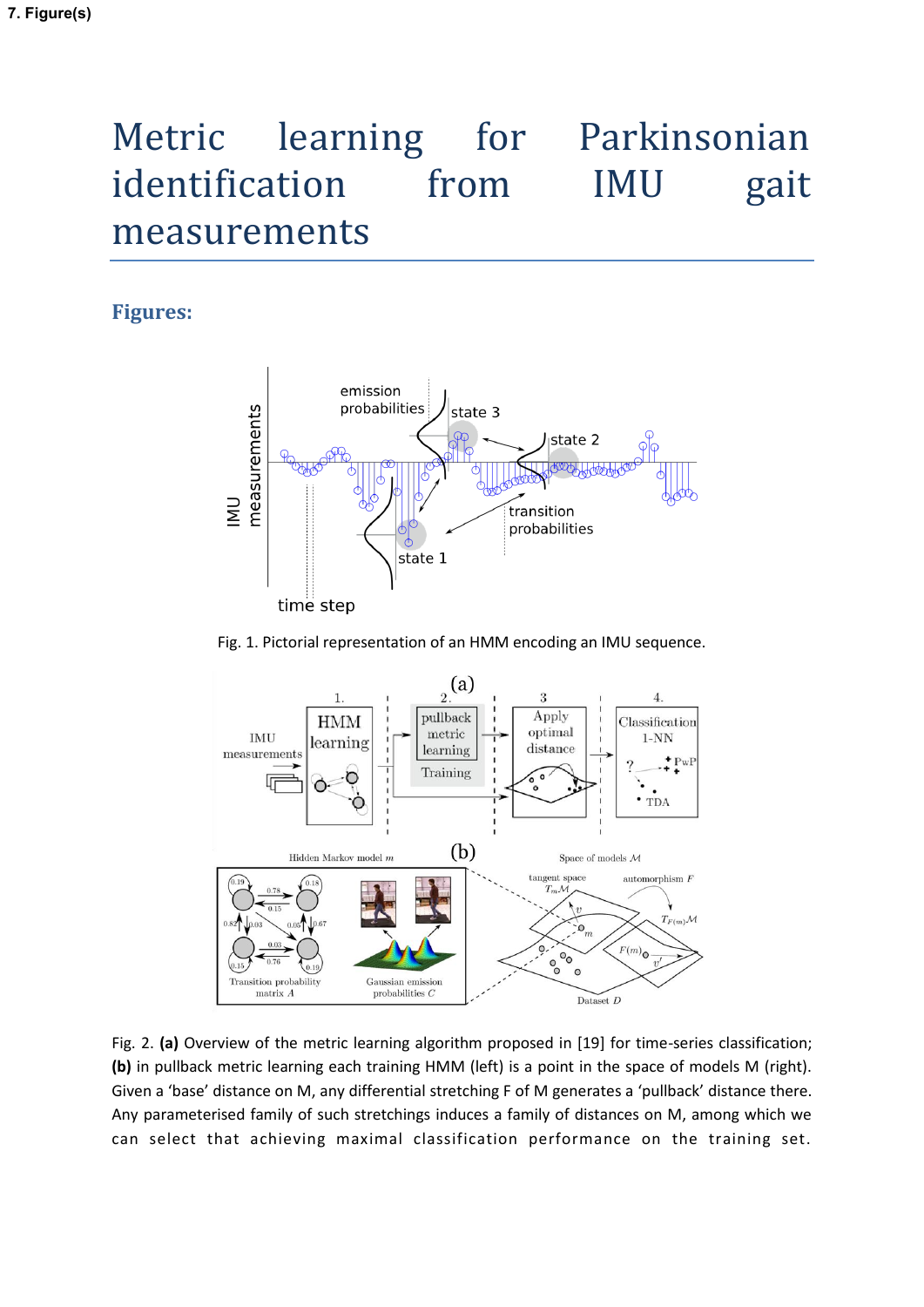

Fig. 3. Disease severity estimation.



Figure 4. Empirical normal distribution for walking speed of Parkinson's and TDAs in our tests.